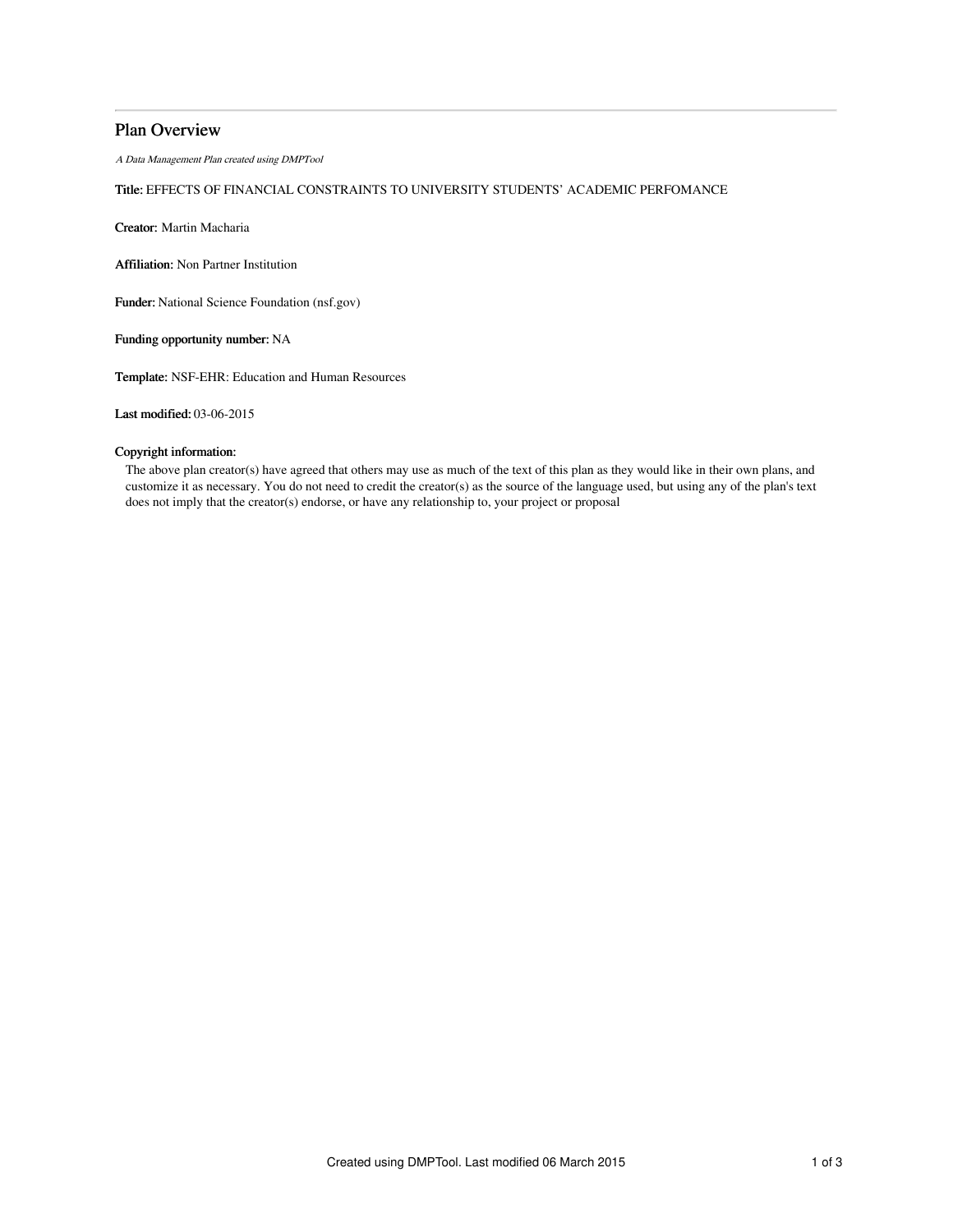# EFFECTS OF FINANCIAL CONSTRAINTS TO UNIVERSITY STUDENTS' ACADEMIC PERFOMANCE

#### Data generated by the project

The Data Management Plan should describe the types of data, samples, physical collections, software, curriculum materials, or other materials generated by your project. Any data collection required by the program announcement should be incorporated into the proposal's Data Management Plan. For example, the management of assessment, evaluation, or monitoring data required for all projects within a given program should be addressed in the data management plan. Describe your plan for managing the data. Data description: The data that will be collected for this project will be a combination of qualitative and quantitative information gathered from human subjects. A variety of cognitive, affective and developmental data will be collected using combination of extant instruments, newly developed instruments, interviews, observations and internet correspondence.

Metadata: The metadata I am likely to use will be extracted from three states' office of education which may include accessing publically available data such as aggregate student tracking system data and therefore, will be stripped of identifiers prior to our access and use.

Existing data: I will rely on the state and the county government data as well as data organizations and workforce data

Data organization: Niiraini John and Rehab Wanjiku will be responsible for data collection. Stanley Mathenge will be in charge of data maintaining and storage and ensure its secure. Data will be named according to the source of the data, the nature of the data and the data the data will be collected. This is close to the procedure the researchers currently use in conducting their research. Our external evaluators will be responsible for collecting evaluated data for the program.

### Period of data retention

EHR is committed to timely and rapid data distribution. However, it recognizes that types of data can vary widely and that acceptable norms also vary by scientific discipline. It is strongly committed, however, to the underlying principle of timely access, and applicants should address how this will be met in their Data Management Plan. This data will be deposited in Chuka University from Meru University of Science and Technology(MUST) following quality assuarance and documentation by my team for a long term storage upon completion of the project study, once data is transfered to Chuka University, all data will be made publicly available immediately. No data will need to be retained for other purposes

#### Data format and dissemination

The Data Management Plan should describe data formats, media, and dissemination approaches that will be used to make data and metadata available to others. Policies for public access and sharing should be described, including provisions for appropriate protection of privacy, confidentiality, security, intellectual property, or other rights or requirements. Research centers and major partnerships with industry or other user communities must also address how data are to be shared and managed with partners, center members, and other major stakeholders. Data on EHR projects involving human subjects should be made available to the public subject to constraints imposed by IRB decisions. Other data, such as software, publications, and curricula, should be made available subject to intellectual property rights.

Software code will need adequate metadata wrapping to ensure that either it can be migrated to another coding language, or there can be an emulation solution for future use. The metadata must be complete enough to include technical details, contextual story-lines, user behavior assumptions, and structural information.

Metadata for interactive software objects such as video games is nascent. Using

Metadata recommendations from the projects Preserving Virtual Worlds I and II,

This project plans to employ OWL ontology with METS and OAI-ORE schema to

Sufficiently provide the detailed information required for wrapping this type of

Software code.

Other data formats will be text files from interview transcripts, planning documents and academic papers. These will use METS schema to sufficiently enhance discoverability With this metadata wrapping, the protocols submitted with our IRB applications will allow easy sharing, standard consistent with quality research and accessibility. Interviews will be for historical purposes

#### Data storage and preservation of access

#### The Data Management Plan should describe physical and cyber resources and facilities that will be used for the effective preservation and storage of research data. These can include third party facilities and repositories.

The research data from this project will be deposited with Chuka University repository, comprised of scalable virtual servers and dedicated research data storage, to ensure that the research community has long-term access to the data. The Office of Information Technology has built a dependable virtual server infrastructure and Network Attached Storage to provide a predictable cost-based, managed and reliable platform. The virtual servers run on XTML server hosts which have high-tech virtualization platforms. The storage for virtual machines is on Ubuntu Filers. The Research Data Storage Facility provides a high integrity space for storing data using enterprise-class equipment. This storage is provided by redundant Digiliant devices Storage is configured using my own ram supportive portable devices and can be expanded as needed. Data will be replicated from the primary Digiliant to a second device using CommVault. Best practice standards for data backup and retrieval will be followed. Additionally, I will work with members of Meru university and chuka university library to

Identify permanent data storage and preservation options, utilizing publicly accessible repositories when appropriate. All public data will be deposited in the Chuka University Repository Service from Meru University of Science and Technology(MUST) that has capabilities to manage, archive and share digital content. Chuka University allows access to the public via persistent URLs, provides tools for long-term data management, and permits permanent storage options. Chuka University has built-in contingencies for disaster recovery including redundancy and recovery plans.